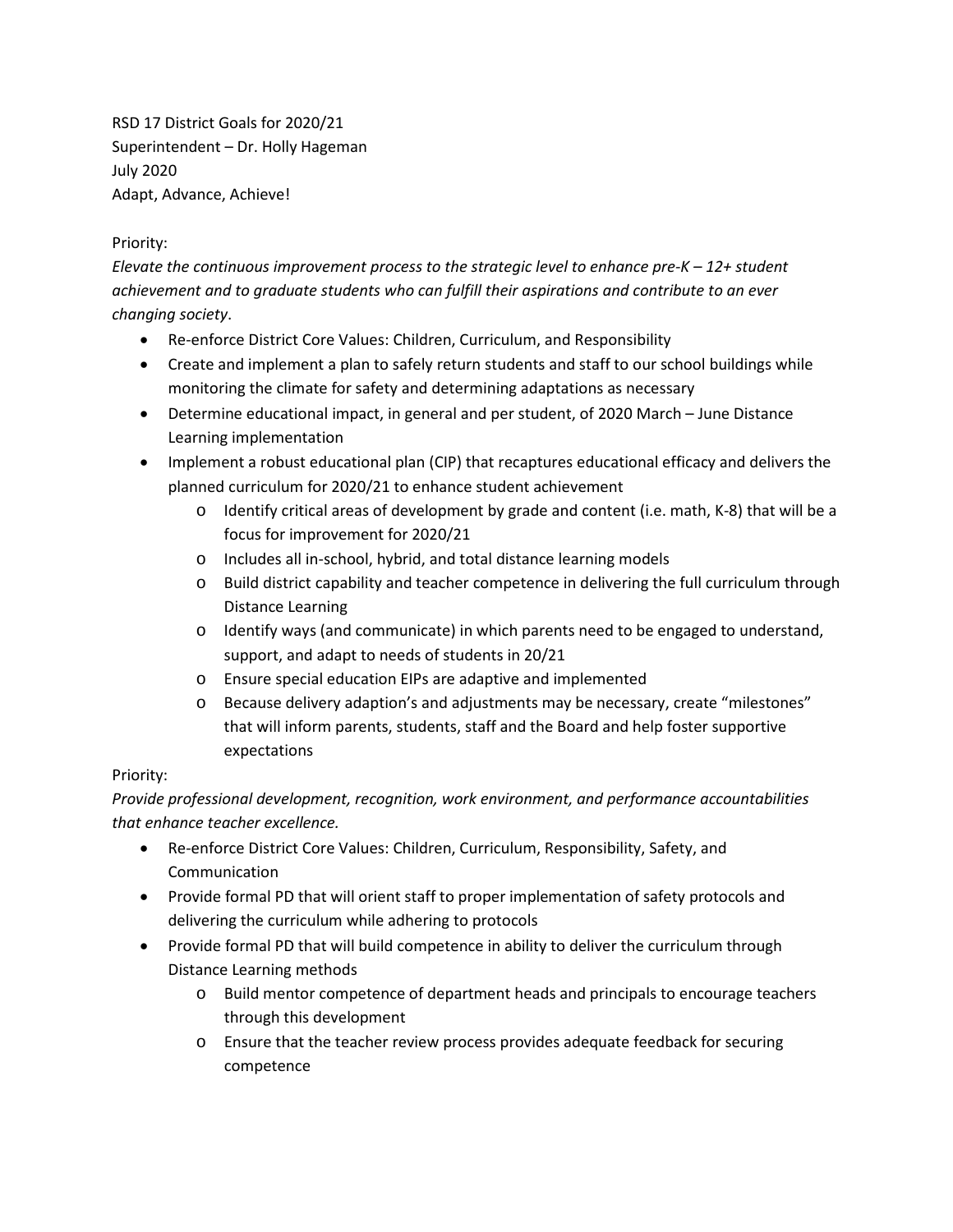- Build necessary District capability to deliver the full curriculum through Distance Learning (i.e. 1:1 computers for students, wifi bandwidth, classroom cameras, etc.)
- Ensure staff recognition and support is ongoing through major adaptations, milestones and challenging periods and celebrate successes

## Priority:

*Forster childhood wellness and healthy behavior that enhances student access to education and the student/teacher experience.*

- Re-enforce the District's values: Responsibility, Ethics, Safety and Diversity
- Implement program investments that are designed to promote wellness and healthy behavior and enhance access to education
	- o Effective School Solutions
	- o Youth and Family Services
	- o New Special Education staff
- Provide planned district-wide interventions
	- o Student interventions and seminars to inform and educate regarding healthy behavior and culture for all students
	- o Teacher interventions and planned work regarding healthy classroom culture, and as needed, student coaching and discipline
	- o Monitor student and staff sentiments about school culture and impact on learning
- Implement new readings, curriculum adaptations to enhance awareness around bullying in general and racial issues
- Ensure adequate policies, procedures, and practices and use them judiciously to enforce healthy behavior, eradicate bullying and other behavior that interferes with students education

## Priority:

*Streamline and re-allocate resources to ensure that all priorities are supported and that the community can sustain the operating budget now and over the foreseeable future.*

- Manage current operating budget effectively to deliver the curriculum and manage and support the programs mentioned above
	- o Identify resources that will have marginal impact in the year of pandemic and can be redeployed to other areas needing temporary additional support (some things won't be worth doing and some things will need extra doing)
	- o Evaluate all expenses (projected and encumbered) for accuracy and potential savings
	- o Provide support for quarterly updates to the Board on spending vs. budget, needs and transfers, and use, if any, of special covid 19 "fund"
	- o Capitalize on regional opportunities
- Create budget process that incorporates Board input early in the process and streamline the Board budget season
	- o Create a zero-based budget for 2021/22